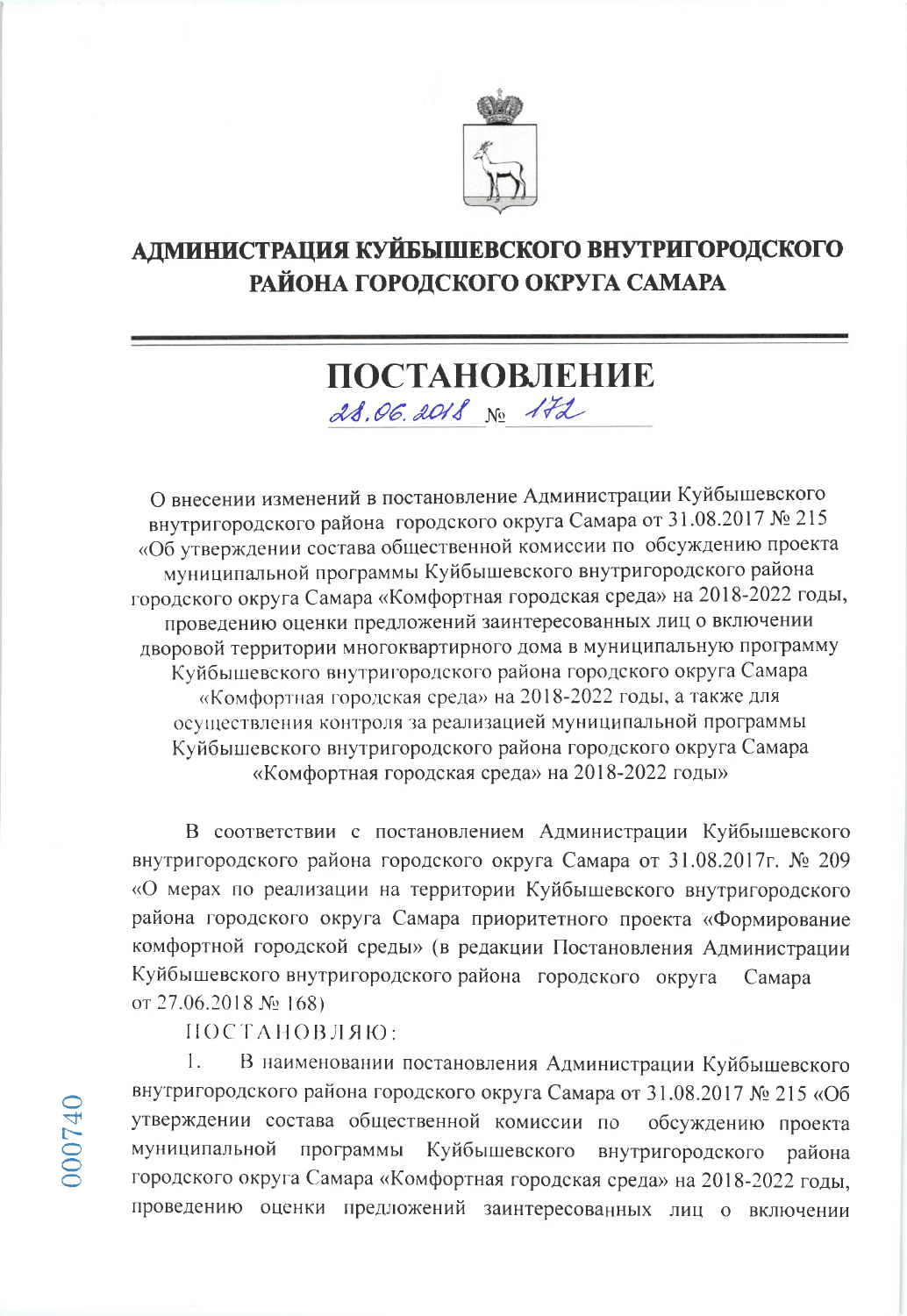дворовой территории многоквартирного дома в муниципальную программу внутригородского района городского Куйбышевского округа Самара 2018-2022 «Комфортная городская среда» на голы.  $\overline{a}$ также ДЛЯ  $3a$ реализацией муниципальной программы осуществления контроля Куйбышевского внутригородского района городского округа Самара «Комфортная городская среда» на 2018-2022 годы», далее - постановление, и по тексту постановления слова «общественная комиссия по обсуждению проекта муниципальной программы Куйбышевского внутригородского района городского округа Самара «Комфортная городская среда» на 2018-2022 годы, проведению оценки предложений заинтересованных лиц о включении дворовой территории многоквартирного дома в муниципальную программу Куйбышевского внутригородского района городского округа Самара «Комфортная городская среда» на 2018-2022 годы, а также для осуществления контроля за реализацией муниципальной программы Куйбышевского внутригородского района городского округа Самара «Комфортная городская среда» на 2018-2022 годы» заменить словами «общественная проведению предложений комиссия ПО оценки заинтересованных лиц о включении дворовых территорий многоквартирных домов в муниципальную программу Куйбышевского внутригородского района городского округа Самара «Комфортная городская среда» на 2018-2022 годы» по осуществлению контроля за ходом реализации мероприятий Программы, а также по приемке результатов выполненных в рамках Программы работ».

 $2.$ Внести в состав общественной комиссии по проведению оценки предложений заинтересованных лиц о включении дворовых территорий многоквартирных домов в муниципальную программу Куйбышевского внутригородского района городского округа Самара «Комфортная городская среда» на 2018-2022 годы», по осуществлению контроля за ходом реализации Программы, а также по приемке результатов выполненных в рамках Программы работ (далее - общественная комиссия) следующие изменения:

2.1 Ввести в состав общественной комиссии главного специалиста отдела по работе с и общественными объединениями молодежью Администрации Куйбышевского внутригородского района городского округа Самара Лагутину Л.В.

2.2 Ввести в состав общественной комиссии депутатов Совета депутатов Куйбышевского внутригородского района городского округа Самара Газетову Т.Г., Кукса И.И., Бондарева И.А., Жадяеву Е.А.

2.3 Исключить из состава общественной комиссии Оганяна Л.А.

 $\overline{2}$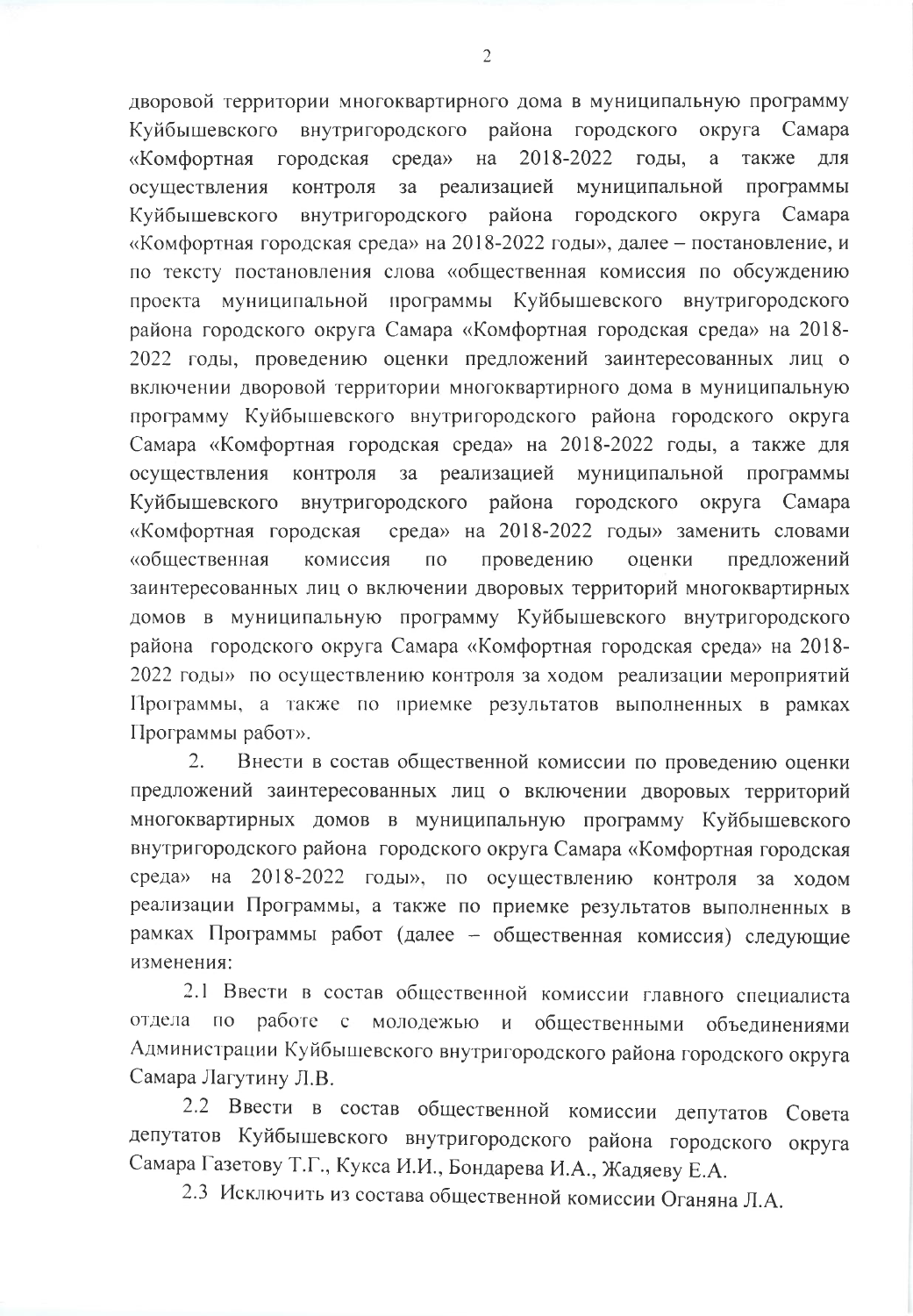2.4 Назначить секретарем комиссии в составе общественной комиссии главного специалиста отдела по работе с молодежью и общественными объединениями Администрации Куйбышевского внутригородского района городского округа Самара Лагутину Л.В.

3. Утвердить состав общественной комиссии согласно приложению к настоящему постановлению.

Отделу по работе с молодежью и общественными объединениями  $4.$ Администрации Куйбышевского внутригородского района городского округа Самара обеспечить размещение настоящего постановления на официальном сайте Администрации Куйбышевского внутригородского района городского округа Самара.

5. Настоящее постановление вступает в силу со дня его официального опубликования.

Контроль за выполнением настоящего постановления оставляю за 6. собой.

Глава Администрации Куйбышевского внутригородского района городского округа Самара

А.В.Моргун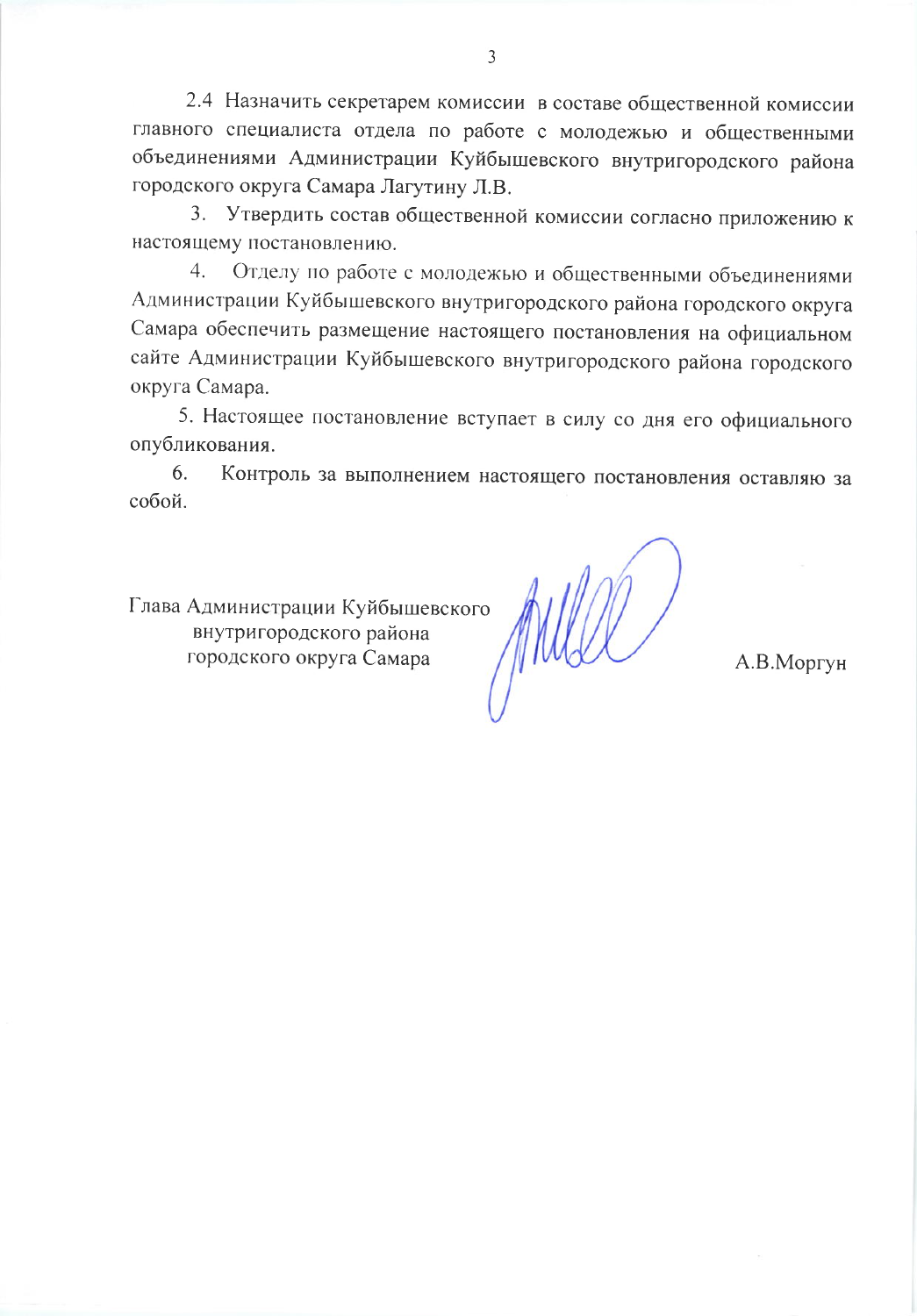#### **ПРИЛОЖЕНИЕ**

к постановлению Администрации Куйбышевского внутригородского района городского округа Самара OT 28.06.2018 No 172

Состав общественной комиссии по проведению оценки предложений заинтересованных лиц о включении дворовых территорий многоквартирных домов в муниципальную программу Куйбышевского внутригородского района городского округа Самара «Комфортная городская среда» на 2018-2022 годы по осуществлению контроля за ходом реализации мероприятий Программы, а также по приемке результатов выполненных в рамках Программы работ

Председатель комиссии:

| Моргун А.В. |         | — Глава Администрации |  | Куйбышевского                             |  |
|-------------|---------|-----------------------|--|-------------------------------------------|--|
|             |         |                       |  | внутригородского района городского округа |  |
|             | Самара. |                       |  |                                           |  |

Заместитель председателя комиссии:

Трачук А.В. - заместитель главы Администрации Куйбышевского внутригородского района городского округа Самара.

Секретарь комиссии:

Лагутина Л.В. – главный специалист отдела по работе с молодежью и общественными объединениями Администрации Куйбышевского внутригородского района городского округа Самара.

Члены комиссии:

Казакова Ю.Ю. начальник правового отдела Администрации Куйбышевского внутригородского района городского округа Самара;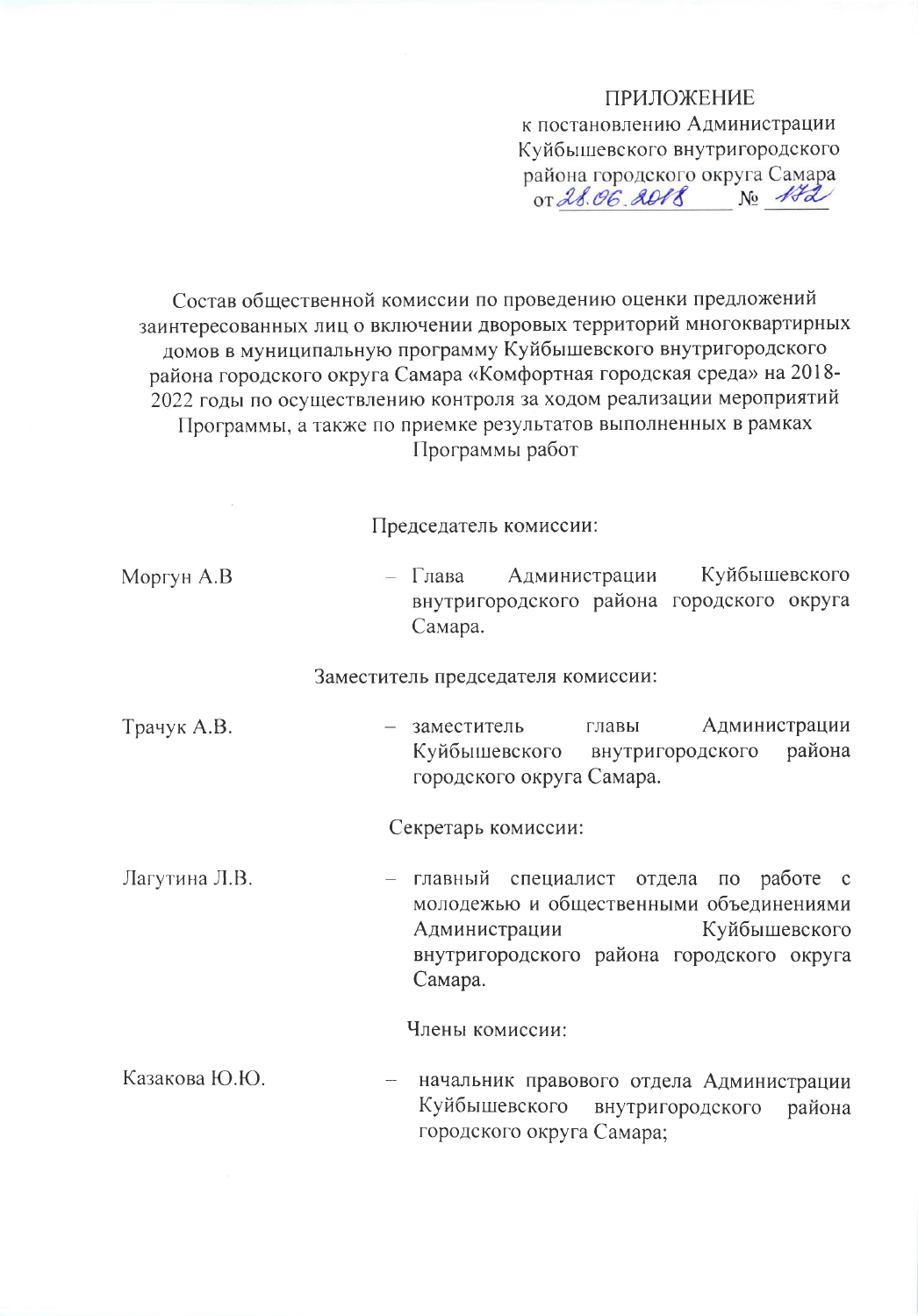- архитектуры консультант отдела Ишутин Д.Ю. Куйбышевского Администрации внутригородского района городского округа Самара;
- заместитель начальника отдела по ЖКХ, Ляпина Л.М. благоустройству и экологии Администрации Куйбышевского внутригородского района городского округа Самара;
- депутат Совета депутатов Куйбышевского Газетова Т.Г. внутригородского района городского округа Самара (по согласованию);
- депутат Совета депутатов Куйбышевского Кукса И.И. внутригородского района городского округа Самара (по согласованию);
- депутат Совета депутатов Куйбышевского Бондарев И.А. внутригородского района городского округа Самара (по согласованию);
- депутат Совета депутатов Куйбышевского Жадяева Е.А.  $\sim$ внутригородского района городского округа Самара (по согласованию);
- руководитель исполнительного комитета МО Мартынова О.А. внутригородского района Куйбышевского городского округа Самара ВПП «ЕДИНАЯ РОССИЯ» (по согласованию).

Глава Администрации Куйбышевского внутригородского района городского округа Самара

А.В. Моргун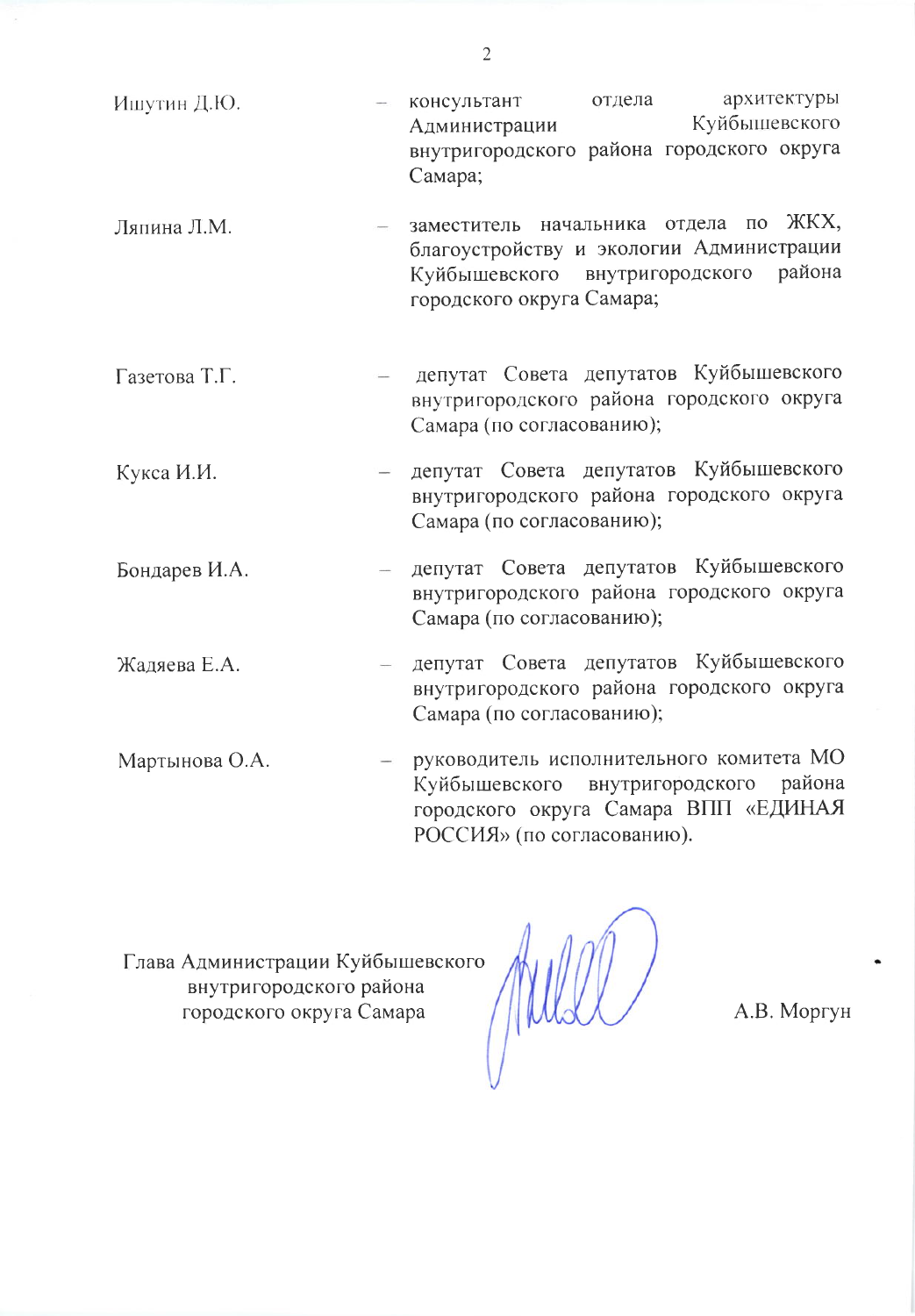О внесении изменений в постановление Администрации Куйбышевского внутригородского района городского округа Самара от 31.08.2017 № 215 «Об утверждении состава общественной комиссии по обсуждению проекта муниципальной программы Куйбышевского внутригородского района городского округа Самара «Комфортная городская среда» на 2018-2022 годы, проведению оценки предложений заинтересованных лиц о включении дворовой территории многоквартирного дома в муниципальную программу Куйбышевского внутригородского района городского округа Самара «Комфортная городская среда» на 2018-2022 годы, а также для осуществления контроля за реализацией муниципальной программы Куйбышевского внутригородского района городского округа Самара «Комфортная городская среда» на 2018-2022 годы»

В соответствии с постановлением Администрации Куйбышевского внутригородского района городского округа Самара от 31.08.2017г. № 209 «О мерах по реализации на территории Куйбышевского внутригородского района городского округа Самара приоритетного проекта «Формирование комфортной городской среды» (в редакции Постановления Администрации Куйбышевского внутригородского района городского округа Самара ord 7.06.2018 No 168)

### ПОСТАНОВЛЯЮ:

В наименовании постановления Администрации Куйбышевского  $\mathbf{1}$ . внутригородского района городского округа Самара от 31.08.2017 № 215 «Об утверждении состава общественной комиссии по обсуждению проекта программы Куйбышевского внутригородского муниципальной района городского округа Самара «Комфортная городская среда» на 2018-2022 годы, проведению оценки предложений заинтересованных лиц о включении дворовой территории многоквартирного дома в муниципальную программу Куйбышевского внутригородского района городского округа Самара «Комфортная городская среда» на 2018-2022 годы, a также ДЛЯ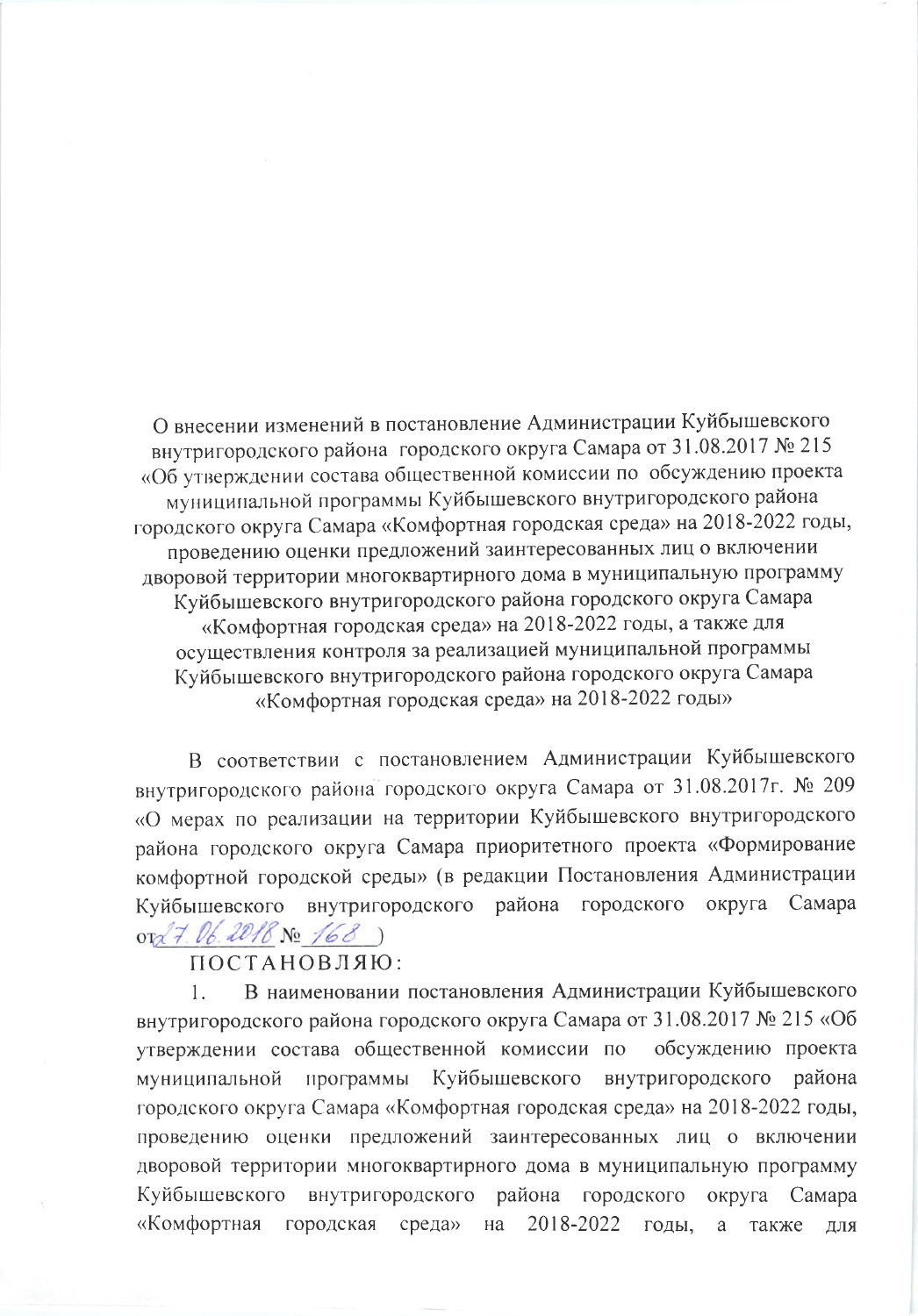реализацией муниципальной программы  $3a$ контроля осуществления внутригородского района городского округа Самара Куйбышевского «Комфортная городская среда» на 2018-2022 годы», далее - постановление, и по тексту постановления слова «общественная комиссия по обсуждению проекта муниципальной программы Куйбышевского внутригородского района городского округа Самара «Комфортная городская среда» на 2018-2022 годы, проведению оценки предложений заинтересованных лиц о включении дворовой территории многоквартирного дома в муниципальную программу Куйбышевского внутригородского района городского округа Самара «Комфортная городская среда» на 2018-2022 годы, а также для реализацией муниципальной программы контроля  $3a$ осуществления Куйбышевского внутригородского района городского округа Самара среда» на 2018-2022 годы» заменить словами «Комфортная городская предложений проведению оценки комиссия ПО «общественная заинтересованных лиц о включении дворовых территорий многоквартирных домов в муниципальную программу Куйбышевского внутригородского района городского округа Самара «Комфортная городская среда» на 2018-2022 годы» по осуществлению контроля за ходом реализации мероприятий Программы, а также по приемке результатов выполненных в рамках Программы работ».

Внести в состав общественной комиссии по проведению оценки 2. предложений заинтересованных лиц о включении дворовых территорий многоквартирных домов в муниципальную программу Куйбышевского внутригородского района городского округа Самара «Комфортная городская среда» на 2018-2022 годы», по осуществлению контроля за ходом реализации Программы, а также по приемке результатов выполненных в рамках Программы работ (далее - общественная комиссия) следующие изменения:

2.1 Ввести в состав общественной комиссии главного специалиста отдела по работе с молодежью и общественными объединениями Администрации Куйбышевского внутригородского района городского округа Самара Лагутину Л.В.

2.2 Ввести в состав общественной комиссии депутатов Совета депутатов Куйбышевского внутригородского района городского округа Самара Газетову Т.Г., Кукса И.И., Бондарева И.А., Жадяеву Е.А.

2.3 Исключить из состава общественной комиссии Оганяна Л.А.

2.4 Назначить секретарем комиссии в составе общественной комиссии главного специалиста отдела по работе с молодежью и общественными объединениями Администрации Куйбышевского внутригородского района городского округа Самара Лагутину Л.В.

 $\overline{2}$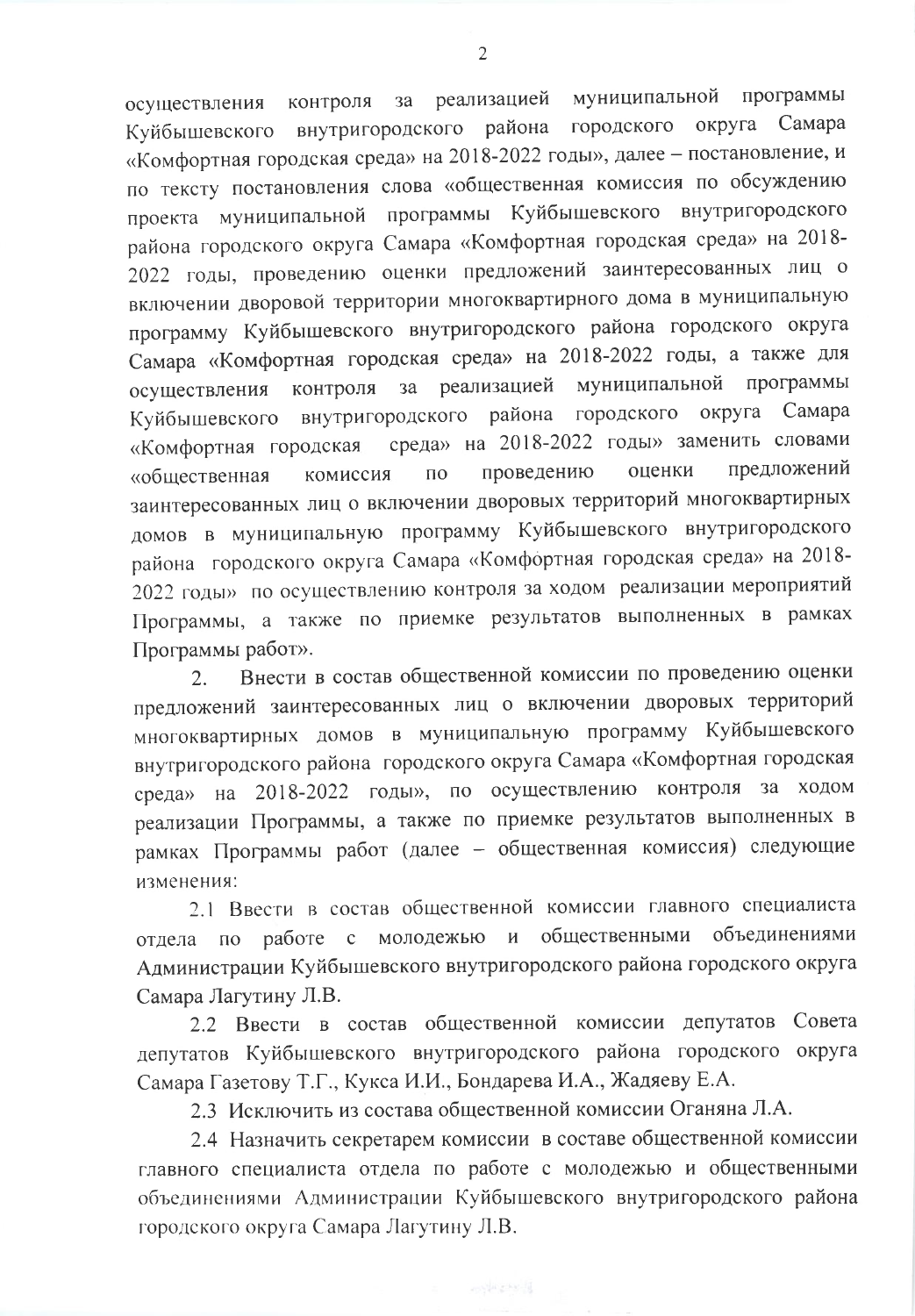3. Утвердить состав общественной комиссии согласно приложению к настоящему постановлению.

Отделу по работе с молодежью и общественными объединениями  $4<sup>1</sup>$ Администрации Куйбышевского внутригородского района городского округа Самара обеспечить размещение настоящего постановления на официальном сайте Администрации Куйбышевского внутригородского района городского округа Самара.

5. Настоящее постановление вступает в силу со дня его официального опубликования.

Контроль за выполнением настоящего постановления оставляю за 6. собой.

Глава Администрации Куйбышевского внутригородского района городского округа Самара

А.В.Моргун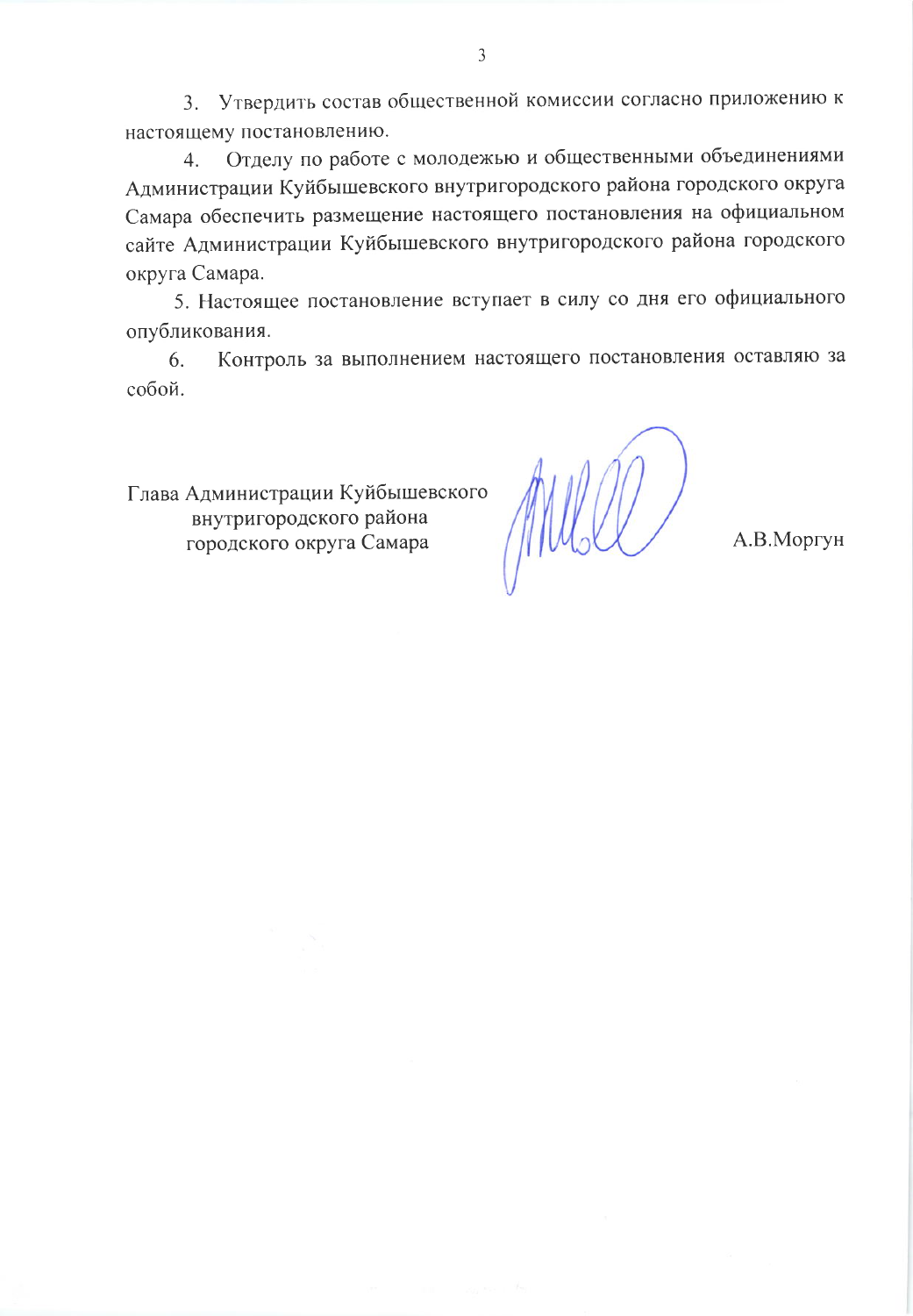#### **ПРИЛОЖЕНИЕ**

к постановлению Администрации Куйбышевского внутригородского района городского округа Самара  $\mathcal{N}_{\mathcal{Q}}$   $\mathcal{N}_{\mathcal{Q}}$   $\mathcal{N}_{\mathcal{Q}}$ 

Состав общественной комиссии по проведению оценки предложений заинтересованных лиц о включении дворовых территорий многоквартирных домов в муниципальную программу Куйбышевского внутригородского района городского округа Самара «Комфортная городская среда» на 2018-2022 годы по осуществлению контроля за ходом реализации мероприятий Программы, а также по приемке результатов выполненных в рамках Программы работ

Председатель комиссии:

| Моргун А.В | $-$ Глава | Администрации |  | Куйбышевского                             |  |
|------------|-----------|---------------|--|-------------------------------------------|--|
|            |           |               |  | внутригородского района городского округа |  |
|            | Самара.   |               |  |                                           |  |

Заместитель председателя комиссии:

Администрации - заместитель главы Трачук А.В. района Куйбышевского внутригородского городского округа Самара.

Секретарь комиссии:

– главный специалист отдела по работе с Лагутина Л.В. молодежью и общественными объединениями Куйбышевского Администрации внутригородского района городского округа Самара.

Члены комиссии:

Казакова Ю.Ю. начальник правового отдела Администрации Куйбышевского внутригородского района городского округа Самара;